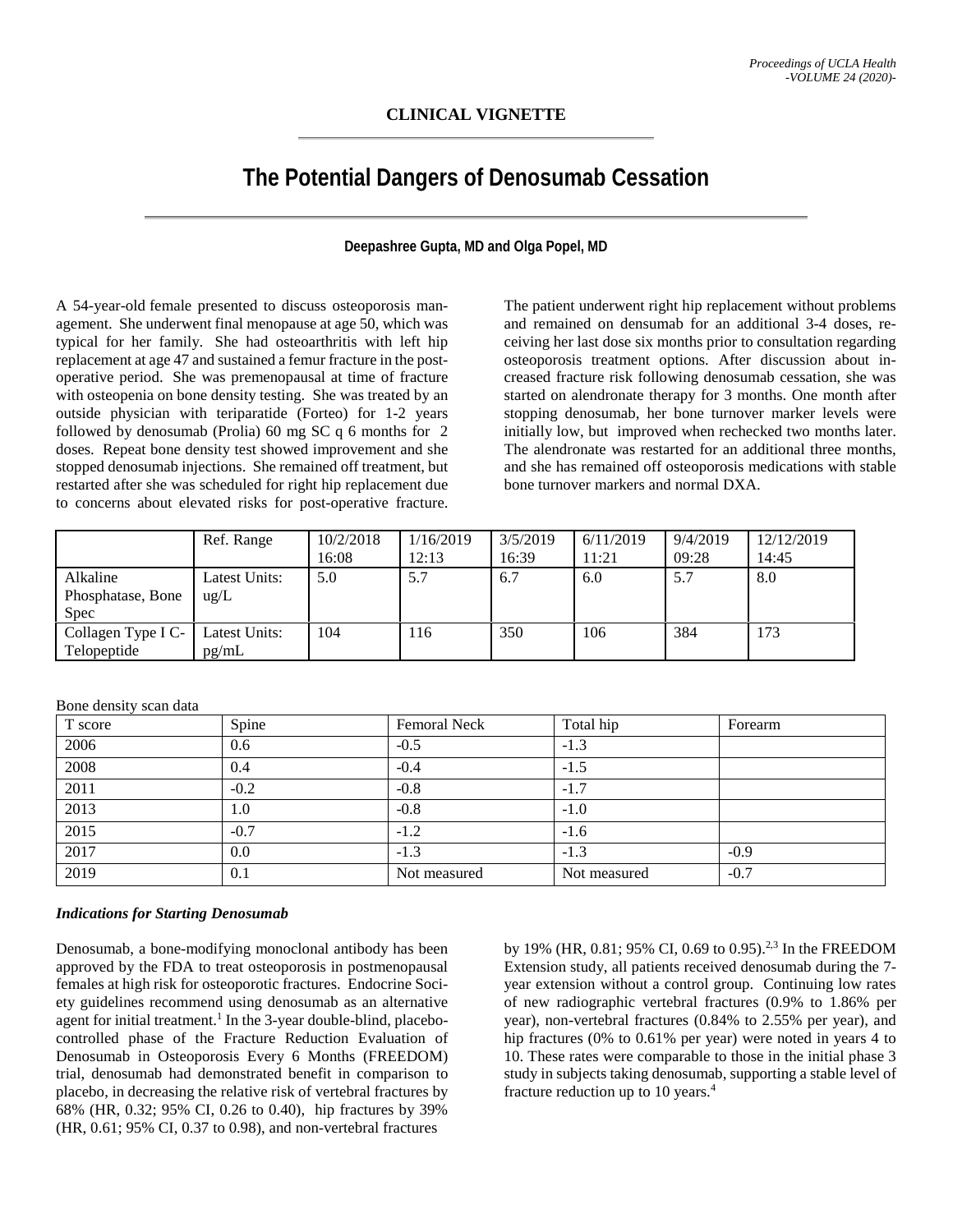### *Long-Term Management of Denosumab*

At the doses used to treat osteoporosis the monoclonal antibody is not incorporated into bone, and this drug's actions reverse after 6 months. Injections should be given every  $6 (\pm 1)$  months and if longer intervals between doses occur, the drug's effect wears off and bone resorption rates rise promptly. Bone turnover increases to pretreatment levels or higher, and BMD declines 18 to 24 months after treatment discontinuation.<sup>5,6</sup> In the period after treatment discontinuation, patients are at higher risk of vertebral fractures, and this vulnerability may underlie the "rebound" vertebral fractures that have been reported with denosumab discontinuation or missed dosing.<sup>6</sup> Prior vertebral fractures before or during treatment were the strongest predictor of off-treatment new fractures.<sup>7</sup> Another cohort with a pretreatment BMD T-score  $\le$  -2.5 was associated with rebound vertebral fractures after missed doses of denosumab. 8

Based on available data, re-evaluation should be performed after 5 years of denosumab treatment. Denosumab should not be delayed or stopped without subsequent antiresorptive therapy (bisphosphonate, hormones therapy, or selective estrogen receptor modulator) to prevent a rebound in bone turnover, rapid BMD loss and increased risk of rebound vertebral fracture.<sup>1</sup>

- **Patients considered at high fracture risk** i.e. older, low BMD as defined by T-score <− 2.5 or with multipl[e vertebral fractures,](https://www.sciencedirect.com/topics/medicine-and-dentistry/spine-fracture) especially on treatment or a high fracture risk score (FRAX) should either continue denosumab therapy for up to 10 years or be switched to an alternative treatment.
- **For patients at low risk i.e.** BMD has increased to Tscore  $\ge$  - 2.5, a decision to discontinue denosumab could be made after 5 years, but bisphosphonate therapy should be considered to reduce or prevent the rebound increase in bone turnover. 7

Current expert opinions recommend bisphosphonates (alendronate, risedronate and zoledronic acid) for bridging denosumab therapy cessation, and these medications should also be administered within 1-2 months of a missed dose of denosumab. The COVID-19 pandemic has resulted in cancelled visits and potentially missed or delayed denosumab treatment. Loss of insurance coverage also increases risk of abrupt treatment stoppage, due to the high expense of each injection. Alendronate reduces the relative risk of of spine and hip fractures by about 50% over 3 years in patient with a previous vertebral fracture or in patients with low T-score at the hip<sup>9</sup> and reduces the incidence of vertebral fractures by 48% over 3 years in people without a previous spinal fracture.10 If a patient is not able to tolerate oral alendronate without aggravation of an underlying esophageal condition such as achalasia or Bartlett's esophagitis, the intravenous formulation (i.e. zoledronic acid) should be discussed.

For both cohorts of patients, it is important to encourage treatment of secondary risk factors. The National Osteoporosis

Foundation recommends 1200 mg calcium daily for women 51 years of age and older (as well as men 71 years old or more) and 800 to 1000 international units of vitamin D daily in persons 50 years of age and older. It is preferable that the calcium and vitamin D intake comes from food sources but when not possible, supplements can be taken to attain the total recommended intake. The concurrent use of a proton pump inhibitor or H2 blocker can make absorption of calcium carbonate a challenge and calcium citrate can be advised in such patients. More calcium and vitamin D than usual may be required in those patients with malabsorption or short-bowel syndrome due to impaired absorption.<sup>11,12</sup> Regular weightbearing and muscle strengthening exercise is important in reducing fall risk and improving bone mineralization.<sup>13</sup>

## **REFERENCES**

- 1. **Eastell R, Rosen CJ, Black DM, Cheung AM, Murad MH, Shoback D**. Pharmacological Management of Osteoporosis in Postmenopausal Women: An Endocrine Society\* Clinical Practice Guideline. *J Clin Endocrinol Metab*. 2019 May 1;104(5):1595-1622. doi: 10.1210/ jc.2019-00221. PubMed PMID: 30907953.
- 2. **Cummings SR, San Martin J, McClung MR, Siris ES, Eastell R, Reid IR, Delmas P, Zoog HB, Austin M, Wang A, Kutilek S, Adami S, Zanchetta J, Libanati C, Siddhanti S, Christiansen C; FREEDOM Trial**. Denosumab for prevention of fractures in postmenopausal women with osteoporosis. *N Engl J Med*. 2009 Aug 20;361(8):756-65. doi: 10.1056/NEJMoa0809493. Epub 2009 Aug 11. Erratum in: *N Engl J Med*. 2009 Nov 5;361(19):1914. PubMed PMID: 19671655.
- 3. **Barrionuevo P, Kapoor E, Asi N, Alahdab F, Mohammed K, Benkhadra K, Almasri J, Farah W, Sarigianni M, Muthusamy K, Al Nofal A, Haydour Q, Wang Z, Murad MH**. Efficacy of Pharmacological Therapies for the Prevention of Fractures in Postmenopausal Women: A Network Meta-Analysis. *J Clin Endocrinol Metab*. 2019 May 1;104(5):1623-1630. doi: 10.1210/jc.2019-00192. PubMed PMID: 30907957.
- 4. **Bone HG, Wagman RB, Brandi ML, Brown JP, Chapurlat R, Cummings SR, Czerwiński E, Fahrleitner-Pammer A, Kendler DL, Lippuner K, Reginster JY, Roux C, Malouf J, Bradley MN, Daizadeh NS, Wang A, Dakin P, Pannacciulli N, Dempster DW, Papapoulos S**. 10 years of denosumab treatment in postmenopausal women with osteoporosis: results from the phase 3 randomised FREEDOM trial and open-label extension. *Lancet Diabetes Endocrinol*. 2017 Jul;5(7):513-523. doi: 10.1016/S2213-8587(17)30138-9. Epub 2017 May 22. PubMed PMID: 28546097.
- 5. **Brown JP, Roux C, Törring O, Ho PR, Beck Jensen JE, Gilchrist N, Recknor C, Austin M, Wang A, Grauer A, Wagman RB**. Discontinuation of denosumab and associated fracture incidence: analysis from the Fracture Reduction Evaluation of Denosumab in Osteoporosis